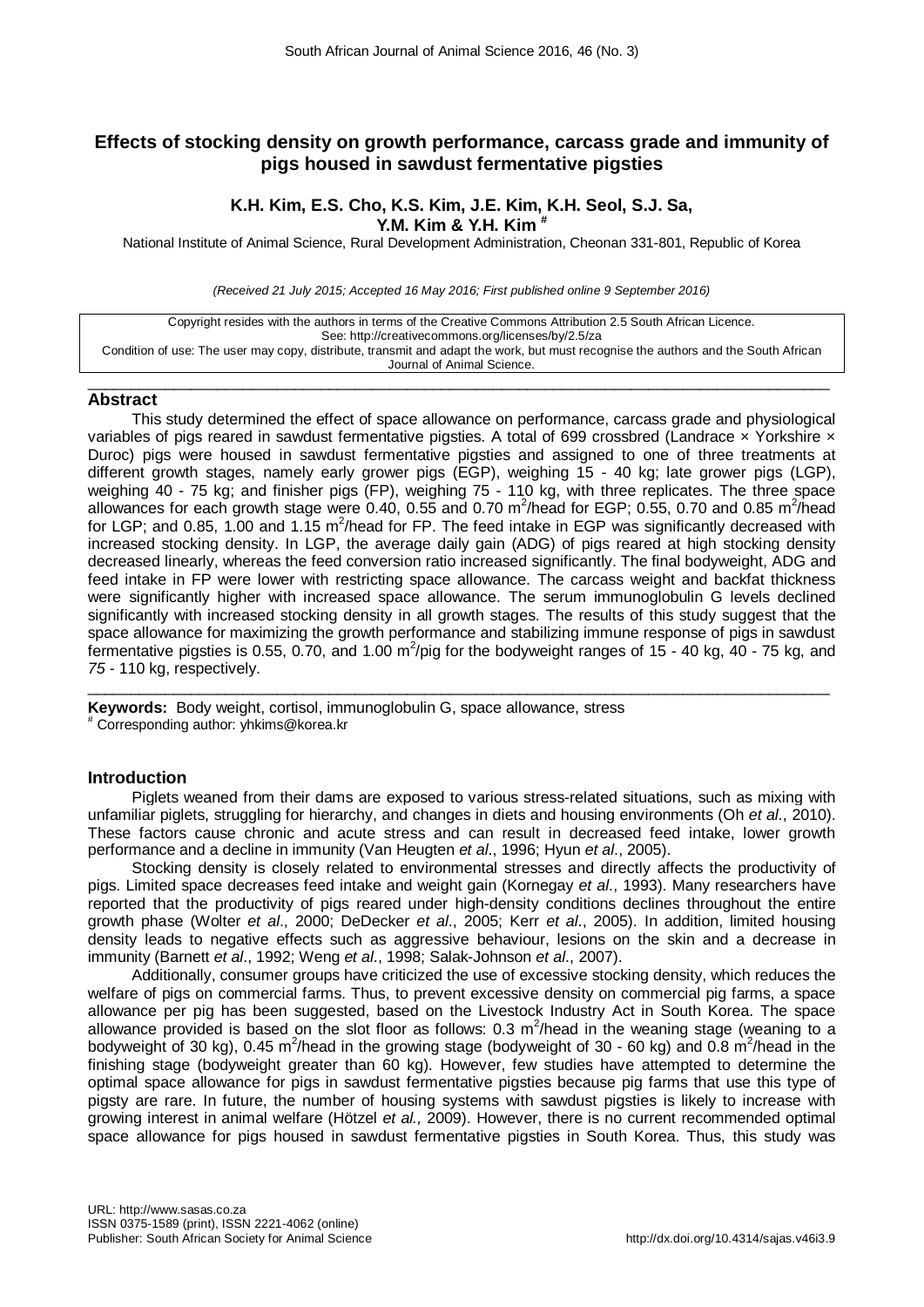performed to investigate the optimal stocking density for maximizing growth performance, carcass grade and immunity of pigs.

## **Materials and Methods**

The experimental protocols describing the management and care of animals were reviewed and approved by the Animal Care and Use at the National Institute of Animal Science (NIAS). A total of 699 crossbred (Landrace × Yorkshire × Duroc) pigs were housed in sawdust fermentative pigsties and assigned to one of three treatments by each growth stage. The experimental animals consisted of an identical ratio of barrows and gilts in a pen. Pigs at three growth stages were evaluated, namely early grower pigs (EGP) 45 days of age ( $\pm$  2 days) weighing 15 - 40 kg; late grower pigs (LGP) at 98 days of age ( $\pm$  3 days) weighing 40 - *75* kg; and finisher pigs (FP) at 140 days of age (± 3 days), weighing 75 - 110 kg, with three replicates. The three space allowances for each growth stage were 0.40 (T1), 0.55 (T2) and 0.70 (T3)  $m^2/h$ ead for EGP; 0.55 (T1), 0.70 (T2) and 0.85 (T3)  $m^2$ /head for LGP; and 0.85 (T1), 1.00 (T2) and 1.15 (T3)  $m^2$ /head for FP. Space available for each pig was altered by varying the number of pigs in the pen. Detailed assignments of the experimental animals and the values of the space allocation coefficient, κ, corresponding to each space allocation, are presented in Table 1.

| <b>Items</b>                            | T1    | T <sub>2</sub> | T <sub>3</sub> |
|-----------------------------------------|-------|----------------|----------------|
| Space allowance, m <sup>2</sup> /pig    |       |                |                |
|                                         |       |                |                |
| <b>EGP</b>                              | 0.40  | 0.55           | 0.70           |
| <b>LGP</b>                              | 0.55  | 0.70           | 0.85           |
| <b>FP</b>                               | 0.85  | 1.00           | 1.15           |
| Number of pigs                          |       |                |                |
| <b>EGP</b>                              | 44    | 32             | 25             |
| <b>LGP</b>                              | 32    | 25             | 21             |
| <b>FP</b>                               | 21    | 18             | 15             |
| Space allowance coefficient, $\kappa^1$ |       |                |                |
| <b>EGP</b>                              | 0.740 | 0.101          | 0.130          |
| <b>LGP</b>                              | 0.047 | 0.060          | 0.074          |
| <b>FP</b>                               | 0.048 | 0.056          | 0.064          |

**Table 1** Area provided to a pig and the space allocation coefficient

EGP: early grower pig with body weight 15 to 40 kg; LGP: late grower pig with body weights of 40 to 75 kg;

FP: finisher pig with body weights of 75 to 110 kg.<br><sup>1</sup> The allometric expression of the space coefficient is κ, where κ= area in m<sup>2</sup>/bodyweight in kg<sup>0.667</sup>.

The diets were formulated with corn and soybean meal, and met or exceeded the recommendations of the Korean Feeding Standard for Swine (KFSS, 2012) (Table 2). A feeder and water nipple were provided per 10 pigs. All pigs were allowed free access to the feeders and water nipples. The bodyweight and feed consumption of the pigs were determined at the beginning and end of the trial, and ADG and feed conversion ratio (FCR) were calculated.

After the end of the 45-day trial, the finisher pigs were shipped to a commercial slaughter house. The live and carcass weights for the pigs were measured before and after slaughter. The dressing rate was calculated as follows: (carcass weight/live weight)  $\times$  100. Backfat thickness (BFT) was measured between the 11th and 12th ribs of the left half carcass after slaughter. In South Korea, carcass grades are scored by a quality panellist, using a score of +1, 1 or 2, based on the carcass weight and BFT. The carcasses of the shipped pigs were graded with the Korean carcass grading system for pigs and scored on a scale of 3, 2 and 1 for carcass grades of +1, 1 and 2, respectively (Table 3).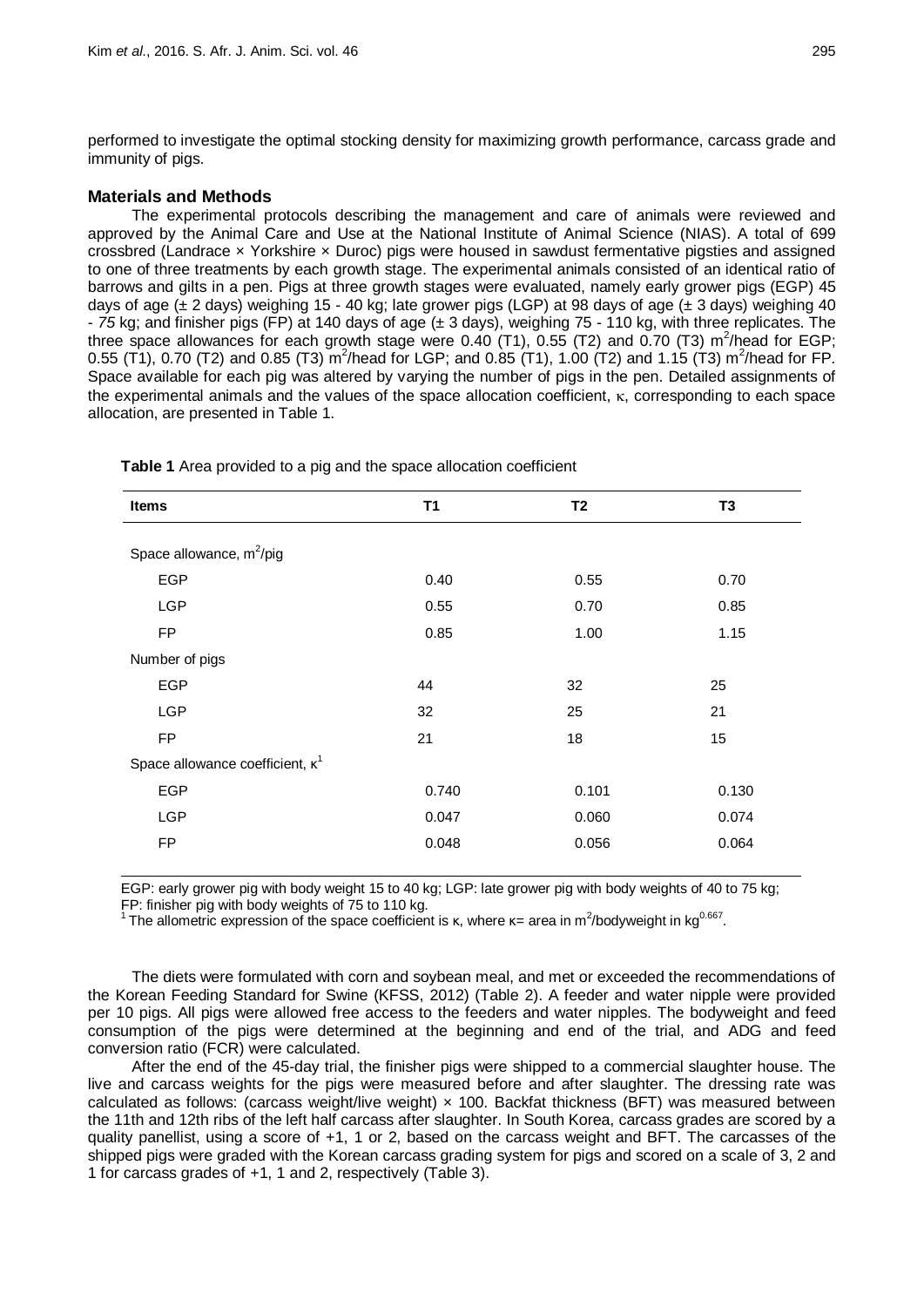Blood samples were collected via the jugular vein on the last day of the experiment and were divided into EDTA-treated tubes and tubes for serum samples. Whole blood in the EDTA tube was used to analyse the complete blood cell count (CBC). Serum samples were obtained by centrifugation for 15 min at 2000 × *g*. The supernatant serum was then stored at −70 °C until analysis. The CBC analysis was performed with an automated blood corpuscle analyser (Hemavet HV950FS, Drew Scientific Inc, Miami Lakes, Fl, USA), and the serum glucose (GLU), total cholesterol (T-CHO), total protein (T-PRO), triglyceride (TG) and blood urea nitrogen (BUN) concentrations were analysed using an automated clinical analyser (7180, Hitachi, Japan). The concentrations of IgG, TNF-α and cortisol in the serum were determined using ELISA kits (IgG, E101- 104, BETHYL Laboratories Inc., USA; TNF-α, PTA00, R&D Systems, USA; cortisol, CSB-E06811p, CUSABIO, China) according to the manufacturers' instructions.

| Items $2$                | Weaning           | <b>Grower</b> | <b>Finisher</b> |
|--------------------------|-------------------|---------------|-----------------|
|                          |                   |               |                 |
| Digestible energy, kJ/kg | 14.6              | 14.2          | 14.2            |
| Crude protein, g/kg      | 195               | 170           | 160             |
| Lysine, g/kg             | $12 \overline{ }$ | 10            | 9.0             |
| Calcium, g/kg            | 6.8               | 5.3           | 4.5             |
| Total phosphorus, g/kg   | 5.8               | 4.6           | 4.0             |
|                          |                   |               |                 |

**Table 2** Nutrient composition of the commercial diet used in this study<sup>1</sup>

1 Values are chemical compositions calculated based on the chemical contents of the ingredients.

| Grade | Carcass weight, kg | <b>Backfat thickness, mm</b> | Score used in this study <sup>1</sup> |
|-------|--------------------|------------------------------|---------------------------------------|
| $+1$  | $83 - 93$          | 17 - 25                      | 3                                     |
|       | $83 - 93$          | $15 - 17$                    | 2                                     |
|       | $83 - 93$          | $25 - 28$                    | 2                                     |
|       | $80 - 83$          | $15 - 28$                    | 2                                     |
|       | $93 - 98$          | $15 - 28$                    | 2                                     |
| 2     |                    | Neither $+1$ nor 1 grade     |                                       |

| Table 3 Carcass grading system for pigs in South Korea |  |  |  |  |
|--------------------------------------------------------|--|--|--|--|
|--------------------------------------------------------|--|--|--|--|

<sup>1</sup>The voluntary score was used to express the carcass grade in this study.

All of the growth performance, carcass grade and biochemical and physiological parameter data were analysed statistically in accordance with the GLM (general linear model) procedure, using SPSS version 17.0. The individual pen for the pigs was considered the experimental unit for the statistical analysis in this experiment. The means of all of the measured variables were compared via the polynomial regression method to demonstrate the linear and quadratic effects of the space allowance. Differences were considered significant at  $P < 0.05$  level, and Duncan's multiple range test (1955) was used to compare treatment means.

# **Results and Discussion**

The growth performances of the pigs housed in sawdust fermented pigsties are presented in Table 4. At the EGP stage, the average daily feed intake (ADFI) was 14% and 11% lower in T1 than in T2 and T3, respectively (*P* <0.01), although the final bodyweight, ADG and FCR did not differ among treatments (*P* >0.05). Each treatment in the LGP had similar ADFIs, whereas the ADG of pigs reared at high density decreased linearly (*P* <0.01). Accordingly, the FCR was found to be significantly increased in the high density group compared with the low stocking density group (*P* <0.01). The final bodyweight, ADG (*P* <0.05) and ADFI (*P* <0.01) in FP were lower with the small space allowance than the large space allowance.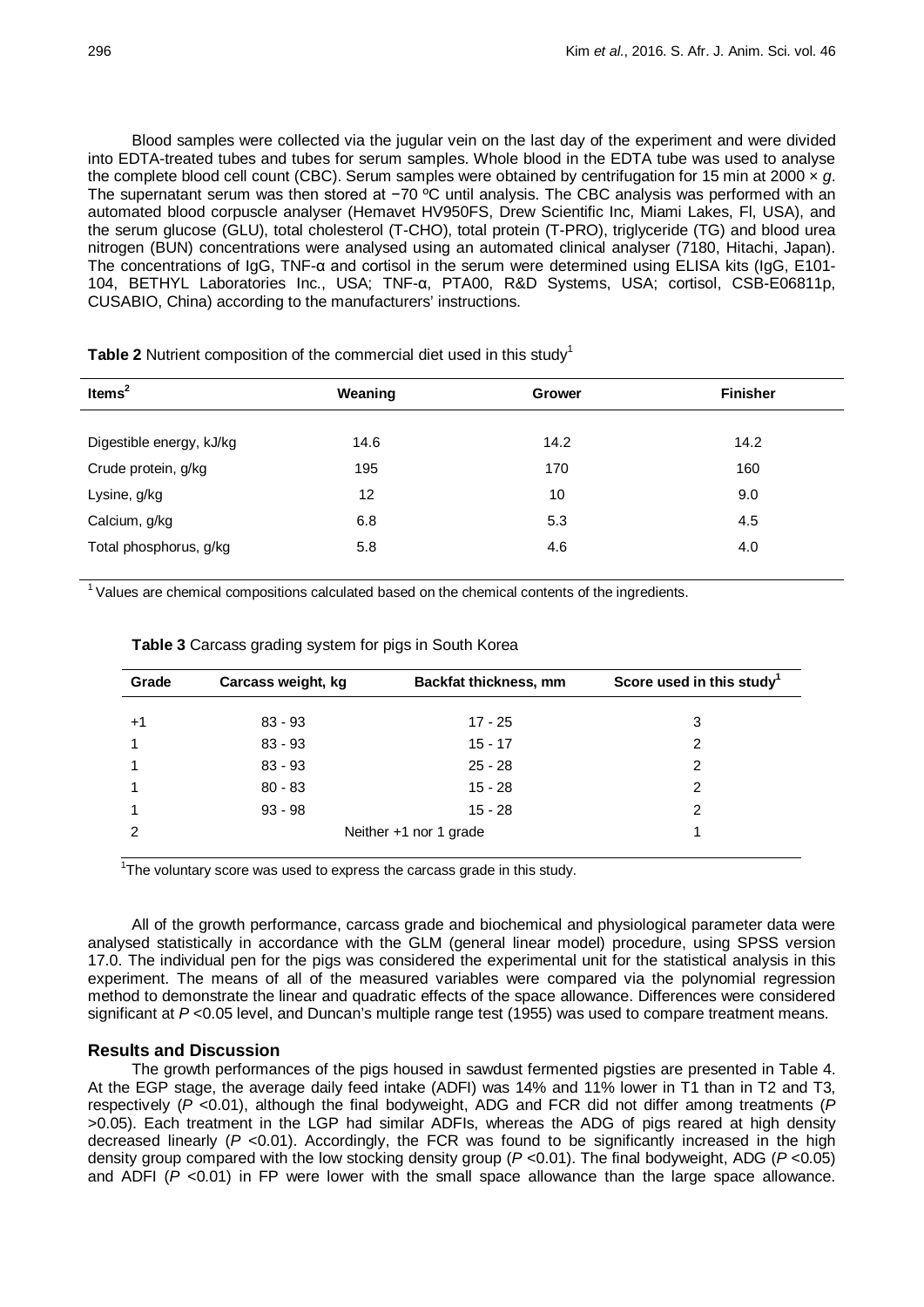Although no significant effect of stocking density on FCR in FP was observed, the FCR was highest in the T1 group ( $P > 0.1$ ). Most researchers have demonstrated that a restricted space allowance decreases daily gain and feed intake in grower-finisher pigs (Edmonds *et al*., 1998; Brumm *et al*., 2001; Wolter *et al*., 2002; Zhang *et al*., 2013). Brumm & Gonyou (2001) asserted that a decrease in feed intake is a major response to space restrictions. In the present study, the ADFI in EGP and FP was decreased with increasing stocking density, although the ADFI in LGP was not affected by the restricted space. It is thought that the designed space allowance for LGP in this study might be insufficient to decrease the feed intake compared to the other growth stages. The space allowance coefficient of T1 in LGP was 0.047, which was similar to that in FP. Thus, LGPs, which are smaller than FPs, may experience negligible effects of stocking density under equal space allowance (coefficient 0.047). Street & Gonyou (2007) reported no significant difference in ADFI between uncrowded pigs (0.78 m<sup>2</sup>/pig) and crowded pigs (0.52 m<sup>2</sup>/pig) in grower-finisher pigs. Nevertheless, ADG and FCR in LGP decreased linearly with high stocking density ( $P$  <0.01). The results of this study are supported by the report of Brumm & Miller (1996). These results suggest that a high density could retard the growth rate due to lower nutrient availability and chronic stress caused by the social hierarchy and interaction among individuals. Paterson & Pearce (1991) suggested that an impaired efficiency of feed utilization due to chronic stress is one mechanism by which crowding reduces growth. Serum cortisol, as a marker of stress, increased as the stocking density increased in LGP (Table 7) (*P* = 0.063). The increase in serum cortisol concentration reflects that an experimental animal reared at a high density was placed in a stressful condition in LGP. Although the authors did not investigate nutrient availability in this study, the increase in FCR and serum cortisol level supports the assertions of Brumm & Miller (1996) and Paterson & Pearce (1991). In contrast, there was no significant difference in FCR in FP, although ADFI and ADG

| <b>Items</b>   | <b>T1</b>         | T <sub>2</sub>    | T <sub>3</sub>     | <b>SEM</b> | Linear | Quadratic |
|----------------|-------------------|-------------------|--------------------|------------|--------|-----------|
| <b>EGP</b>     |                   |                   |                    |            |        |           |
| Initial BW, kg | 12.5              | 12.6              | 12.5               | 0.2        | 0.995  | 0.695     |
| Final BW, kg   | 38.4              | 38.3              | 40.3               | 0.8        | 0.308  | 0.521     |
| ADG, g         | 447               | 450               | 474                | 10         | 0.282  | 0.638     |
| ADFI, g        | 870 <sup>b</sup>  | $1005^a$          | $982^a$            | 11         | < 0.01 | < 0.01    |
| <b>FCR</b>     | 2.41              | 2.49              | 2.29               | 0.10       | 0.654  | 0.518     |
| <b>LGP</b>     |                   |                   |                    |            |        |           |
| Initial BW, kg | 39.7              | 40.0              | 39.2               | 0.6        | 0.724  | 0.699     |
| Final BW, kg   | 73.0              | 75.0              | 75.6               | 0.7        | 0.153  | 0.658     |
| ADG, g         | $659^b$           | 697 <sup>ab</sup> | $724^a$            | 9          | 0.004  | 0.769     |
| ADFI, g        | 2020              | 2011              | 2043               | 11         | 0.429  | 0.408     |
| <b>FCR</b>     | 3.21 <sup>a</sup> | $2.99^{ab}$       | 2.90 <sup>b</sup>  | 0.05       | 0.008  | 0.525     |
| FP             |                   |                   |                    |            |        |           |
| Initial BW, kg | 75.5              | 75.9              | 75.7               | 0.6        | 0.937  | 0.840     |
| Final BW, kg   | $106.1^{b}$       | $109.9^{\circ}$   | $108.5^{ab}$       | 0.6        | 0.097  | 0.038     |
| ADG, g         | 716 <sup>b</sup>  | 807 <sup>a</sup>  | $776^{ab}$         | 12         | 0.043  | 0.016     |
| ADFI, g        | $2624^{b}$        | $2904^a$          | 2831 <sup>ab</sup> | 20         | < 0.01 | < 0.01    |
| <b>FCR</b>     | 3.95              | 3.65              | 3.75               | 0.08       | 0.320  | 0.242     |

**Table 4** Effects of stocking density on the growth performance of pigs reared in sawdust fermentative pigsties

T1, T2 and T3: stocking densities as given in Table 1.

EGP: early grower pig with body weight 15 to 40 kg; LGP: late grower pig with body weight 40 to 75 kg;

FP: finisher pig with body weights of 75 to 110 kg.<br>BW: bodyweight; ADG: average daily gain; ADFI: average daily feed intake; FCR: feed conversion ratio.

 $a, b$  Means in the same row with different superscripts differ significantly at  $P$  <0.05. SEM: standard error of the means.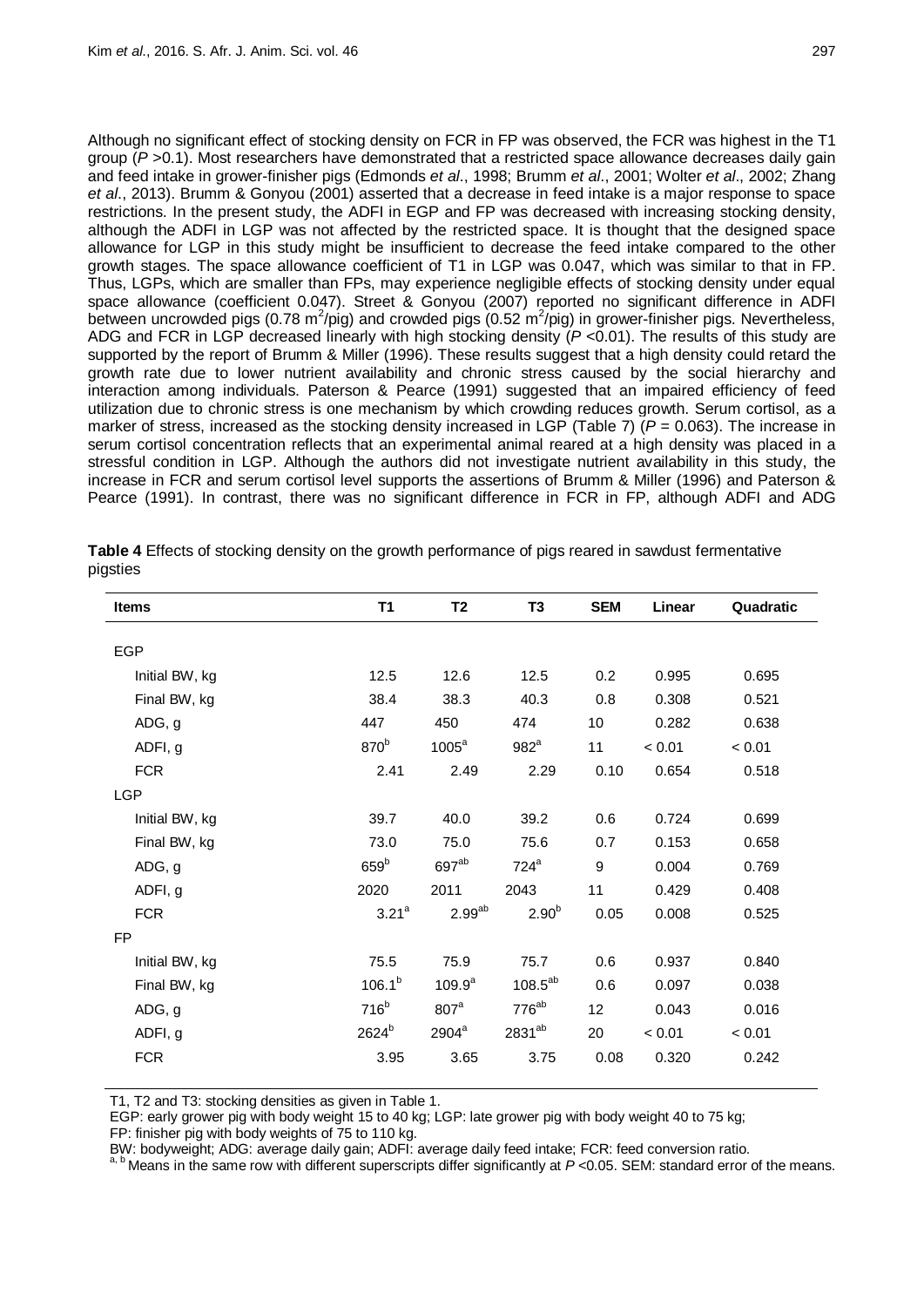| <b>Items</b>         | T1                | T <sub>2</sub>     | T3                | <b>SEM</b> | Linear | Quadratic |
|----------------------|-------------------|--------------------|-------------------|------------|--------|-----------|
|                      |                   |                    |                   |            |        |           |
| Live weight, kg      | 109.8             | 111.9              | 112.9             | 0.64       | 0.061  | 0.709     |
| Carcass weight, kg   | 83.9 <sup>b</sup> | 84.4 <sup>ab</sup> | 86.8 <sup>a</sup> | 0.54       | 0.037  | 0.381     |
| Dressing rate, %     | 76.3              | 75.4               | 76.9              | 0.16       | 0.177  | 0.156     |
| BFT, mm              | $19.2^{b}$        | $20.5^{ab}$        | $21.5^a$          | 0.39       | 0.024  | 0.786     |
| Carcass grade, score | 2.22              | 2.29               | 2.04              | 0.08       | 0.384  | 0.346     |
|                      |                   |                    |                   |            |        |           |

**Table 5** Effects of stocking density on carcass characteristics of finisher pigs reared in sawdust fermentative pigsties

T1, T2 and T3: stocking densities as given in Table 1.

BFT: backfat thickness; SEM: standard error of the means.<br><sup>a, b</sup> Means without the same superscript in a row are significantly different (*P* <0.05).

decreased with the high density. This result is in agreement with other trials (Jensen *et al.*, 1973; Randolph *et al*., 1981; Ward *et al*., 1997), which showed no significant differences in FCR in pigs because of limited space allowance.

The results for the serum biochemical components are shown in Table 6. The serum biochemical concentrations were within normal ranges (Klem *et al*., 2010). The significant effect of stocking density on the biochemical parameters was observed only in the FP group. The authors did not present the results for the biochemical parameters in EGP and LGP because those results were not significant. The glucose concentration was significantly lower (*P* <0.05) in T1 than in T2 and T3 by 5.8 and 13.6 mg/dL, respectively. The other parameters did not differ among treatment groups. The hematologic results, such as the leukocyte and erythrocyte levels, showed similar levels among all of the treatment groups in all of the growth stages (data not shown).

| <b>Items</b>                     | T1         | T <sub>2</sub> | T3                | <b>SEM</b> | Linear | Quadratic |  |
|----------------------------------|------------|----------------|-------------------|------------|--------|-----------|--|
| <b>FP</b>                        |            |                |                   |            |        |           |  |
|                                  |            |                |                   |            |        |           |  |
| Glucose, mg/dL                   | $67.0^{b}$ | $72.8^{ab}$    | 80.6 <sup>a</sup> | 2.0        | 0.016  | 0.005     |  |
| Total cholesterol, mg/dL         | 84.1       | 83.6           | 90.6              | 1.9        | 0.243  | 0.164     |  |
| Total protein, g/dL              | 6.9        | 6.9            | 6.7               | 0.1        | 0.159  | 0.097     |  |
| Triglyceride, IU/L               | 44.0       | 53.1           | 45.2              | 2.5        | 0.271  | 0.839     |  |
| Urea nitrogen, mg/dL             | 16.4       | 17.4           | 18.9              | 0.9        | 0.531  | 0.269     |  |
| Non-esterified fatty acid, µEq/L | 52.2       | 48.9           | 51.2              | 2.2        | 0.824  | 0.857     |  |
|                                  |            |                |                   |            |        |           |  |

**Table 6** Effects of stocking density on serum biochemical components of pigs reared in sawdust fermentative pigsties

T1, T2 and T3: stocking densities as given in Table 1.<br>FP, finisher pig with body weights of 75 to 110 kg; SEM: standard error of means.

a, b Means without the same superscript in a row are significantly different (*P* <0.05).

Serum glucose concentration generally decreased with low feed intake. In this study, ADFI in FP decreased at the high density. Thus, it is thought that the decreased serum glucose was caused by the low feed intake in pigs housed at high density. Similarly, Pearce *et al.* (2013) demonstrated that stress reduces intestinal glucose transport in growing pigs. Low glucose concentration at the limited space allowance might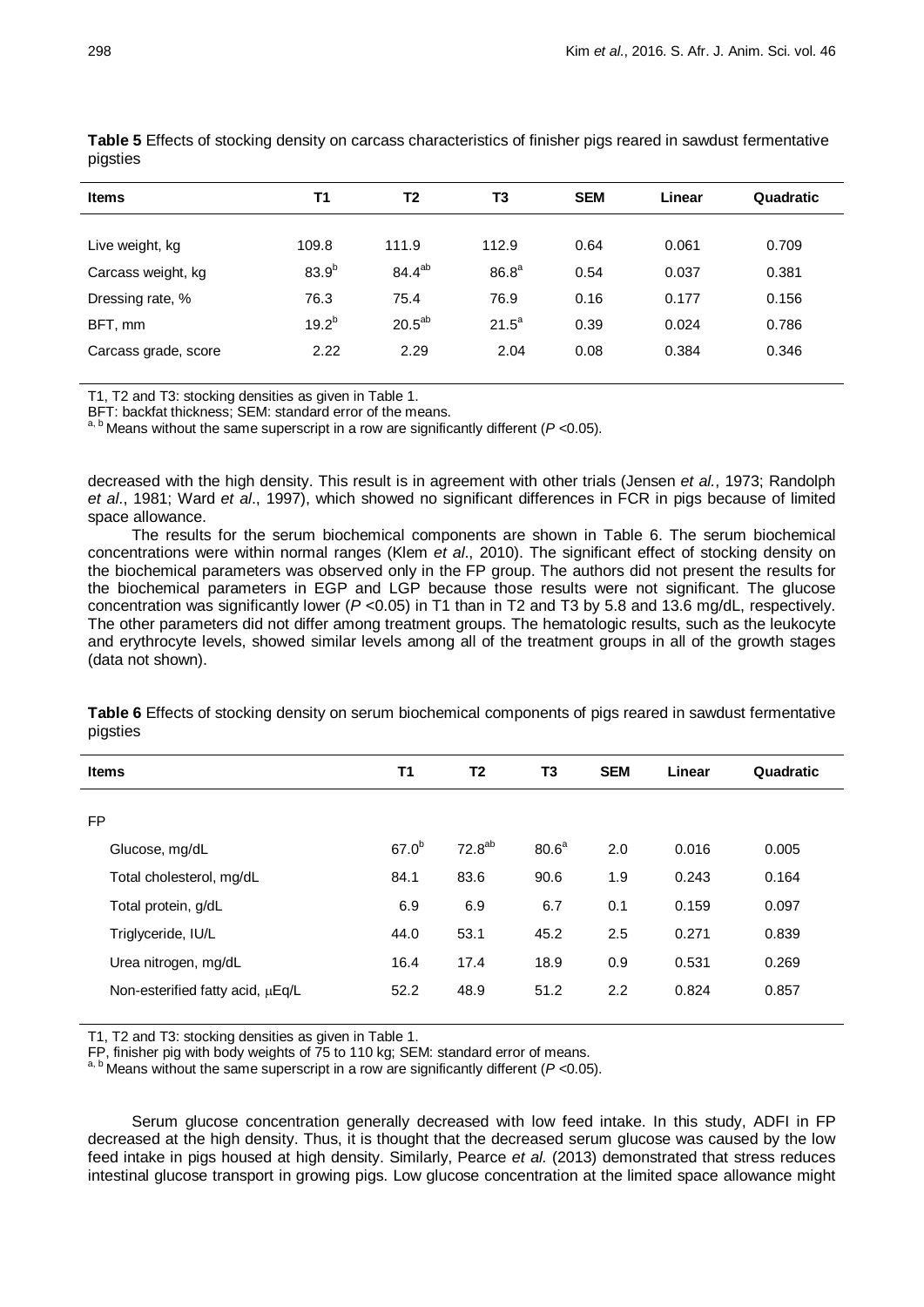be caused by restricted glucose transport in this present study. Additionally, Hemsworth *et al.* (2002) and Bryer *et al.* (2011) found that pigs under acute stress had higher glucose levels. Serum glucose is influenced by factors such as stress conditions (intensity, phase, acute and chronic), animals' physiological conditions and nutritional conditions (Pearce *et al.*, 2013). However, these differences have not been clear, and additional research is required to elucidate these results.

The effects of the space allowance on the serum IgG, TNF-α and cortisol levels in the growth stages are shown in Table 7. The serum IgG concentrations for all growth stages were significantly reduced with increased stocking density. The T1 group had the lowest value compared with the others (*P* <0.05 in the EGP and LGP and *P* <0.01 in the FP). Because the differences in T1 and T3 for serum IgG level were 58%, 53% and 45% in EGP, LGP and FP, respectively, the heavier pigs had a wider range of decrease than the lighter pigs. However, there were no effects of stocking density on the serum TNF-α in all the growth stages. The serum cortisol level did not differ in the EGP (*P* > 0.05), although the authors observed an increase in the higher stocking density groups in LGP and FP ( $P = 0.063$  in LGP;  $\overline{P} = 0.103$  in FP).

| <b>Items</b>          | <b>T1</b>  | T <sub>2</sub>     | T <sub>3</sub>    | <b>SEM</b> | Linear | Quadratic |
|-----------------------|------------|--------------------|-------------------|------------|--------|-----------|
| <b>EGP</b>            |            |                    |                   |            |        |           |
| IgG, mg/mL            | $54.7^{b}$ | 78.6 <sup>ab</sup> | $93.0^a$          | 6.3        | 0.010  | 0.684     |
| TNF- $\alpha$ , pg/mL | 100.2      | 111.8              | 118.9             | 7.7        | 0.348  | 0.885     |
| Cortisol, ng/mL       | 51.4       | 48.9               | 29.3              | 7.25       | 0.197  | 0.661     |
| <b>LGP</b>            |            |                    |                   |            |        |           |
| IgG, mg/mL            | $52.8^{b}$ | $66.2^{ab}$        | 97.8 <sup>a</sup> | 8.6        | 0.033  | 0.604     |
| TNF- $\alpha$ , pg/mL | 63.1       | 74.6               | 73.4              | 5.1        | 0.427  | 0.570     |
| Cortisol, ng/mL       | 58.2       | 43.0               | 35.9              | 4.64       | 0.063  | 0.674     |
| <b>FP</b>             |            |                    |                   |            |        |           |
| IgG, mg/mL            | $45.4^{b}$ | $73.5^{ab}$        | $98.2^{a}$        | 8.3        | 0.008  | 0.915     |
| TNF- $\alpha$ , pg/mL | 44.9       | 55.3               | 54.2              | 5.0        | 0.461  | 0.608     |
| Cortisol, ng/mL       | 77.5       | 67.3               | 38.0              | 9.98       | 0.103  | 0.653     |
|                       |            |                    |                   |            |        |           |

**Table 7** Effects of stocking density on serum IgG, TNF-α and cortisol levels of pigs reared in sawdust fermentative pigsties

T1, T2 and T3: stocking densities as given in Table 1.

EGP: early grower pig with body weights of 15 to 40 kg; LGP: late grower pig with body weights of 40 to 75 kg;

FP: finisher pig with body weights of 75 to 110 kg.<br>IgG: immunoglobulin G; TNF- $\alpha$ : tumour necrosis factor-alpha; SEM: standard error of means.

Igg: immunoglobuling, The actor-alpha; Seminonecropis factor-alpha; Seminour of Means without the same superscript in a row are significantly different (*P* <0.05).

Serum IgG, which plays a major role in defending against antigens in the body, is a typical marker representing the immune system (Deng *et al*., 2007). Serum IgG is affected by heat stress and social stress. Stress caused by high density impairs the immune function and reduces antibody synthesis (Kelly, 1980). Moreover, activation of the immune system could result in a reduction of feed intake and weight gain (Van Heugten *et al*., 1996). The observed results, which indicate that high density suppressed the serum IgG content, are sufficient to support this assertion. The decreased growth performance in pigs housed at high density indirectly verifies this assertion. Cortisol, which is commonly used as a marker of stress, is a steroid hormone released from the adrenal cortex. It is well known that cortisol is increased by external stimulation such as heat stress and social stress (Valros *et al*., 2013). Many studies have reported that the cortisol level rises with increased stocking density (Oh *et al*., 2010; Hemsworth *et al*., 2013; Zhang *et al*., 2013). In the current study, although the serum cortisol level was not affected by high stocking density, throughout each growth stage, pigs housed at high density showed the highest level of serum cortisol, especially in FP, which was approximately double that in T1 compared with T3.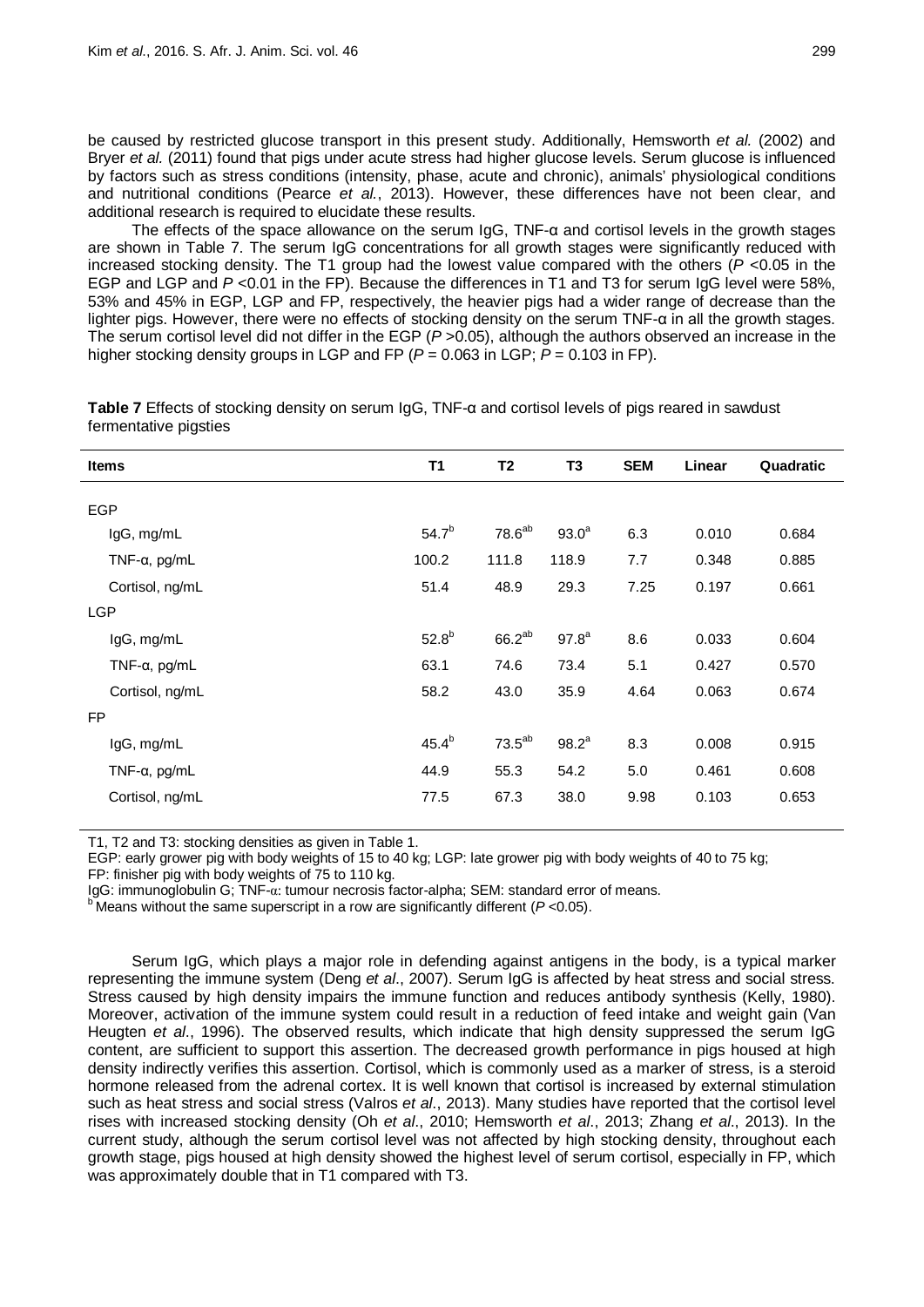### **Conclusion**

In conclusion, the authors observed the effects of space allowance on the growth performance, carcass grade and immunity in pigs housed in sawdust fermentative pigsties. Overall, the results of this study indicate that high density in all growth stages has detrimental effects on growth performance and the immune system. They suggest that the space allowance for maximizing growth performance and stabilizing the immune response of pigs in sawdust fermentative pigsties is 0.55, 0.70 and 1.00 m<sup>2</sup>/pig at a bodyweight of 15 - 40 kg, 40 - 75 kg and 75 - 110 kg, respectively. This information can be utilized to optimize the pig production system and enhance the growth performance of pigs reared in sawdust fermentative pigsties.

#### **Acknowledgements**

This work was carried out with the support of the Cooperative Research Programme for Agriculture Science & Technology Development (Project No. PJ01160301), Rural Development Administration, Republic of Korea. This study was supported by the 2016 Postdoctoral Fellowship Programme of the National Institute of Animal Science, Rural Development Administration, Republic of Korea.

### **Authors' Contributions**

K.H. Kim and Y.H. Kim conceived and designed the experiments. E.S. Cho, K.S. Kim and J.E. Kim conducted the field trial. K.H. Seol, S.J. Sa and Y.M. Kim collected and analyzed the samples. K.H. Kim wrote the paper. Y.H. Kim discussed and reviewed the paper.

#### **Conflict of Interest Declaration**

The authors declare that they have no conflict of interest.

#### **References**

- Barnett, J.L., Hemsworth, P.H., Cronin, G.M., Newman, E.A., McCallum, T.H. & Chilton, D., 1992. Effects of pen size, partial stalls and method of feeding on welfare-related behavioural and physiological responses of group-housed pigs. Appl. Anim. Behav. Sci. 34, 207-220.
- Boddicker, R.L., Seibert, J.T., Johnson, J.S., Pearce, S.C., Selsby, J.T., Gabler, N.K., Lucy, M.C., Safranski, T.J., Rhoads, R.P., Baumgard, L.H. & Ross, J.W., 2014. Gestational heat stress alters postnatal offspring body composition indices and metabolic parameters in pigs. PLOS ONE 9, e110859.
- Brumm, M.C. & Miller, P.S., 1996. Response of pigs to space allocation and diets varying in nutrient density. J. Anim. Sci. 74, 2730-2737.
- Brumm, M.C. & Gonyou, H.W., 2001. Effects of facility design on behavior and feed and water intake. In: Swine Nutrition. Eds: Lewis, A.J. & Southern, L.L., CRC Press, Boca Raton, FL. pp. 499-518.
- Brumm, M.C., Ellis, M., Johnston, L.J., Rozeboom, D.W. & Zimmerman, D.R., NCR-89 Committee on Swine Management, 2001. Interaction of swine nursery and grow-finish space allocations on performance. J. Anim. Sci. 79, 1967-1972.
- Bryer, P.J., Sutherland, M.A., Davis, B.L., Smith, J.F. & McGlone, J.J., 2011. The effect of transport and space allowance on the physiology of breeding age gilts. Livest. Sci. 137, 58-65.
- DeDecker, J.M., Ellis, M., Wolter, B.F., Corrigan, B.P., Curtis, S.E., Parr, E.N. & Webel, D.M., 2005. Effects of proportion of pigs removed from a group and subsequent floor space on growth performance of finishing pigs. J. Anim. Sci. 83, 449-454.
- Deng, Z., Zhang, J., Wu, G., Yin, Y., Ruan, Z., Li, T., Chu, W., Kong, X., Zhang, Y., Fan, Y., Liu, R. & Huang, R., 2007. Dietary supplementation with polysaccharides from Semen cassiae enhances immunoglobulin production and interleukin gene expression in early-weaned piglets. J. Sci. Food Agric. 87, 1868-1873.
- Duncan, D.B., 1955. Multiple range and multiple F tests. Biometrics 11, 1-42.
- Edmonds, M.S., Arentson, B.E. & Mente, G.A., 1998. Effect of protein levels and space allocations on performance of growing-finishing pigs. J. Anim. Sci. 76, 814-821.
- Gentry, J.G., McGlone, J.J., Blanton, J.R. & Miller, M.F., 2002. Alternative housing systems for pigs: Influences on growth, composition, and pork quality. J. Anim. Sci. 80, 1781-1790.
- Hemsworth, P.H., Barnett, J.L., Hofmeyr, C., Coleman, G.J., Dowling, S. & Boyce, J., 2002. The effects of fear of humans and pre-slaughter handling on the meat quality of pigs. Aust. J. Agric. Res. 53, 493-501.
- Hemsworth, P.H., Rice, M., Nash, J., Giri, K., Butler, K.L., Tilbrook, A.J. & Morrison, R.S., 2013. Effects of group size and floor space allowance on grouped sows: aggression, stress, skin injuries, and reproductive performance. J. Anim. Sci. 91, 4953-4964.
- Honeyman, M.S. & Harmon, J.D., 2003. Performance of finishing pigs in hoop structures and confinement during winter and summer. J. Anim. Sci. 81, 1663-1670.
- Hötzel, M.J., Lopes, E.J.C., De Oliveira, P.A.V. & Guidoni, A.L., 2009. Behaviour and performance of pigs finished on deep bedding with wood shavings or rice husks in summer. Anim. Welf. 18, 65-71.
- Hyun, Y., Ellis, M., Curtis, S.E. & Johnson, R.W., 2005. Environmental temperature, space allowance, and regrouping: additive effects of multiple concurrent stressors in growing pigs. J. Swine Health Prod. 13, 131-138.
- Jensen, A.H., Baker, D.H., Harmon, B.G. & Woods, D.M., 1973. Response of growing-finishing male and female swine to floor space allowance on partially and totally slotted floors. J. Anim. Sci. 37, 629-631.
- Kelly, K., 1980. Stress and immune function: A bibliographic review. Ann. Res. Vet. 11, 445-478.